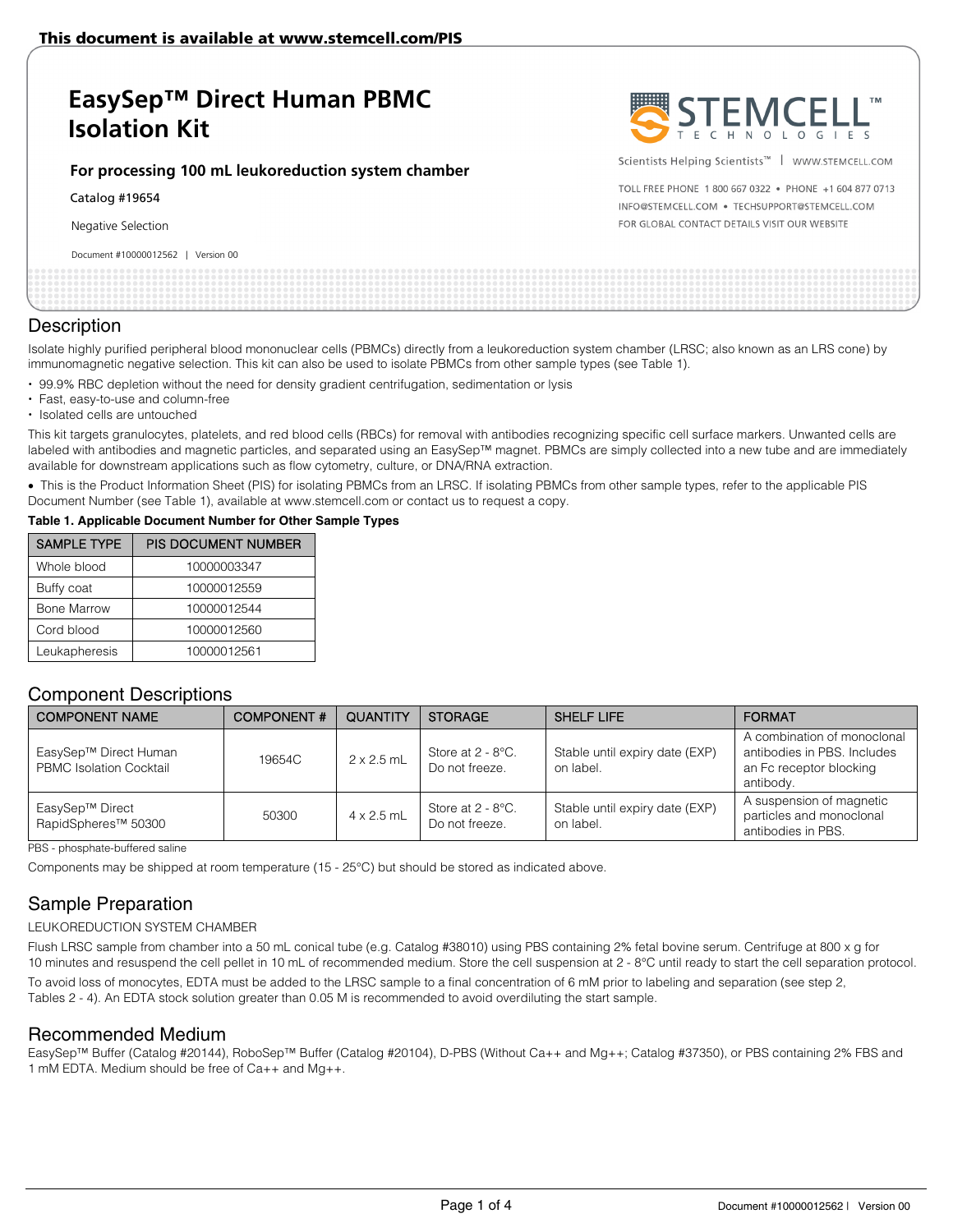

## Directions for Use – Manual EasySep™ Protocols

See page 1 for Sample Preparation and Recommended Medium. Refer to Tables 2 and 3 for detailed instructions regarding the EasySep™ procedure for each magnet.

**Table 2. EasySep™ Direct Human PBMC Isolation Kit Protocol for LEUKOREDUCTION SYSTEM CHAMBER**

|                 |                                                                                                                                            | <b>EASYSEP™ MAGNETS</b>                                                                     |                                                                                             |  |  |
|-----------------|--------------------------------------------------------------------------------------------------------------------------------------------|---------------------------------------------------------------------------------------------|---------------------------------------------------------------------------------------------|--|--|
| <b>STEP</b>     | <b>INSTRUCTIONS</b>                                                                                                                        | EasySep™<br>(Catalog #18000)                                                                | "The Big Easy"<br>(Catalog #18001)                                                          |  |  |
|                 | Prepare sample within the volume range.                                                                                                    | $0.5 - 1.5$ mL                                                                              | $1 - 6$ mL                                                                                  |  |  |
| $\vert$ 1       | Add sample to required tube.                                                                                                               | 5 mL (12 x 75 mm) polystyrene round-bottom tube<br>(e.g. Catalog #38007)                    | 14 mL (17 x 95 mm) polystyrene round-bottom tube<br>(e.g. Catalog #38008)                   |  |  |
| $\overline{2}$  | Add EDTA to sample.                                                                                                                        | At a final concentration of 6 mM EDTA                                                       | At a final concentration of 6 mM EDTA                                                       |  |  |
| $\overline{3}$  | Add Isolation Cocktail to sample.<br>NOTE: Do not vortex cocktail.                                                                         | 50 µL/mL of sample                                                                          | 50 µL/mL of sample                                                                          |  |  |
|                 | Mix and incubate.                                                                                                                          | RT for 5 minutes                                                                            | RT for 5 minutes                                                                            |  |  |
| $\overline{4}$  | Add recommended medium to top up the sample<br>to the indicated volume. Mix by gently pipetting<br>up and down 2 - 3 times.                | Top up to double the original sample volume                                                 | Top up to double the original sample volume                                                 |  |  |
| $\sqrt{5}$      | Vortex RapidSpheres™.<br>NOTE: Particles should appear evenly dispersed.                                                                   | 30 seconds                                                                                  | 30 seconds                                                                                  |  |  |
| $6\phantom{1}6$ | Add RapidSpheres™ to sample and mix.                                                                                                       | 50 µL/mL of original sample volume<br>NOTE: No incubation, IMMEDIATELY proceed to next step | 50 µL/mL of original sample volume<br>NOTE: No incubation, IMMEDIATELY proceed to next step |  |  |
| $\overline{7}$  | Place the tube (without lid) into the magnet and<br>incubate.                                                                              | RT for 5 minutes                                                                            | RT for 5 minutes                                                                            |  |  |
| 8               | Pick up the magnet, and in one continuous<br>motion invert the magnet and tube, pouring the<br>enriched cell suspension* into a new tube.  | Use a new 5 mL tube                                                                         | Use a new 14 mL tube                                                                        |  |  |
| $\overline{9}$  | Add RapidSpheres <sup>™</sup> to the new tube containing<br>the enriched cells and mix.                                                    | Use same volume as in step 6<br>NOTE: No incubation, IMMEDIATELY proceed to next step       | Use same volume as in step 6<br>NOTE: No incubation, IMMEDIATELY proceed to next step       |  |  |
| 10 <sup>°</sup> | Remove the tube from the magnet; Place the<br>tube from step 9 (without lid) into the magnet<br>and incubate for a second separation.      | RT for 5 minutes                                                                            | RT for 5 minutes                                                                            |  |  |
| 11              | Pick up the magnet, and in one continuous<br>motion invert the magnet and tube,** pouring the<br>enriched cell suspension into a new tube. | Use a new 5 mL tube                                                                         | Use a new 14 mL tube                                                                        |  |  |
| 12              | Remove the tube from the magnet; Place the<br>tube from step 11 (without lid) into the magnet<br>and incubate for a third separation.      | RT for 5 minutes                                                                            | RT for 5 minutes                                                                            |  |  |
| 13              | Pick up the magnet, and in one continuous<br>motion invert the magnet and tube,** pouring the<br>enriched cell suspension into a new tube. | Isolated cells are ready for use                                                            | Isolated cells are ready for use                                                            |  |  |

RT - room temperature (15 - 25°C)

\* Following the first magnetic separation, the collected cells may contain a significant amount of RBCs and may look similar to the original sample.

\*\* To minimize RBC contamination in the isolated cells, pour off the sample along a clean area of the tube (i.e. the opposite side to where the sample was poured in).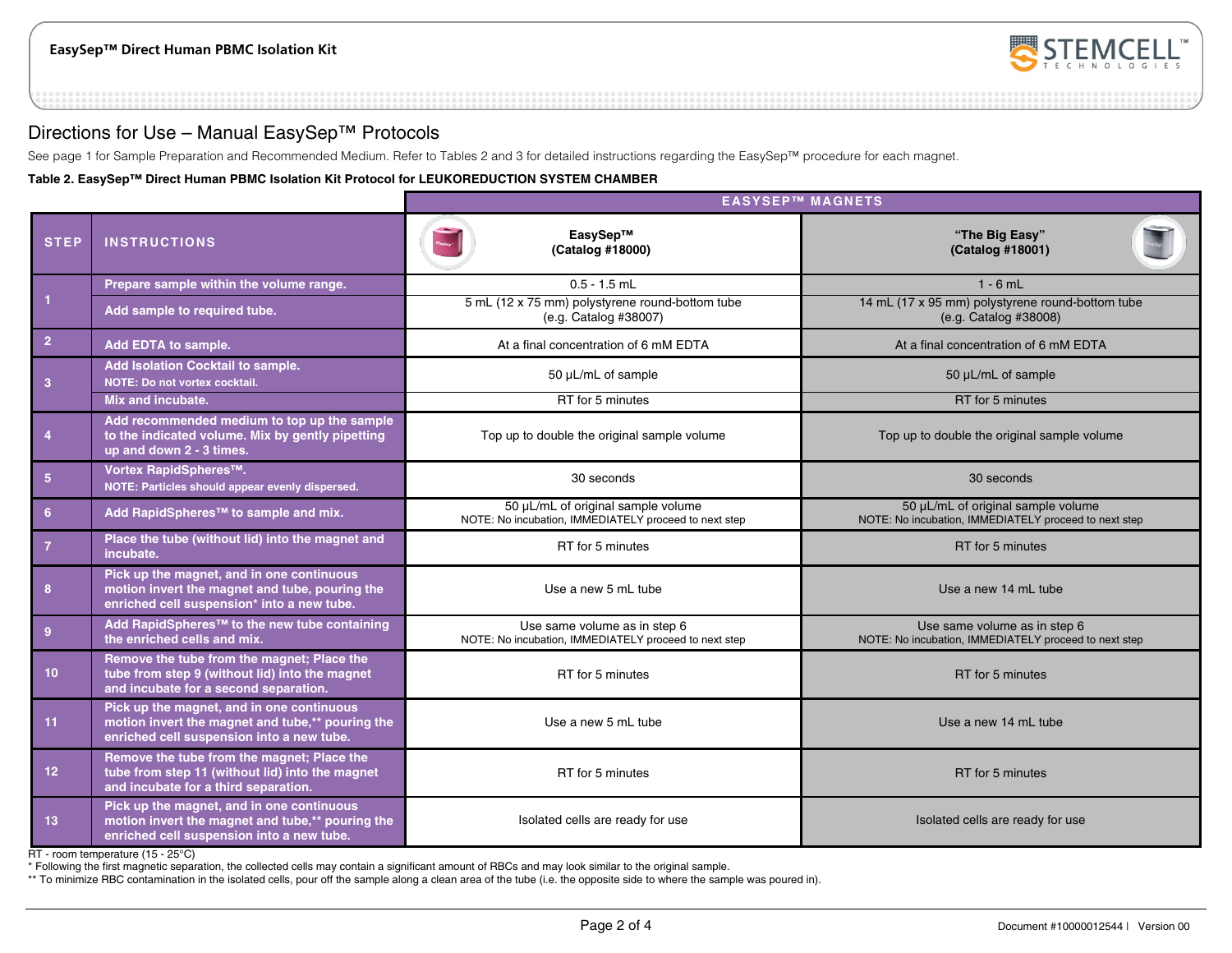

**Table 3. EasySep™ Direct Human PBMC Isolation Kit Protocol for LEUKOREDUCTION SYSTEM CHAMBER**

|                 |                                                                                                                                                                                                                                                               | <b>EASYSEP™ MAGNETS</b>                                                                        |                                                                             |                                                                                                |  |                                                                                                |  |
|-----------------|---------------------------------------------------------------------------------------------------------------------------------------------------------------------------------------------------------------------------------------------------------------|------------------------------------------------------------------------------------------------|-----------------------------------------------------------------------------|------------------------------------------------------------------------------------------------|--|------------------------------------------------------------------------------------------------|--|
|                 |                                                                                                                                                                                                                                                               | EasyEights™ (Catalog #18103)                                                                   |                                                                             |                                                                                                |  | Easy 50                                                                                        |  |
| <b>STEP</b>     | <b>INSTRUCTIONS</b>                                                                                                                                                                                                                                           |                                                                                                | 5 mL tube                                                                   | 14 mL tube                                                                                     |  | (Catalog #18002)                                                                               |  |
|                 | Prepare sample within the volume range.                                                                                                                                                                                                                       | $0.5 - 2$ mL                                                                                   |                                                                             | $1 - 6$ mL                                                                                     |  | $5 - 10$ mL                                                                                    |  |
| 1               | Add sample to required tube.                                                                                                                                                                                                                                  |                                                                                                | 5 mL (12 x 75 mm)<br>polystyrene round-bottom tube<br>(e.g. Catalog #38007) | 14 mL (17 x 95 mm)<br>polystyrene round-bottom tube<br>(e.g. Catalog #38008)                   |  | 50 mL (30 x 115 mm) conical tube<br>(e.g. Catalog #38010)                                      |  |
| 2 <sup>2</sup>  | Add EDTA to sample.                                                                                                                                                                                                                                           |                                                                                                | At a final concentration of 6 mM EDTA                                       | At a final concentration of 6 mM EDTA                                                          |  | At a final concentration of 6 mM EDTA                                                          |  |
| 3               | Add Isolation Cocktail to sample.<br>NOTE: Do not vortex cocktail.                                                                                                                                                                                            | 50 µL/mL of sample                                                                             |                                                                             | 50 µL/mL of sample                                                                             |  | 50 µL/mL of sample                                                                             |  |
|                 | Mix and incubate.                                                                                                                                                                                                                                             |                                                                                                | RT for 5 minutes                                                            | RT for 5 minutes                                                                               |  | RT for 5 minutes                                                                               |  |
| 4               | Add recommended medium to top up the<br>sample to the indicated volume. Mix by gently<br>pipetting up and down 2 - 3 times.                                                                                                                                   | Top up to double the original sample volume                                                    |                                                                             | Top up to double the original sample volume                                                    |  | Top up to double the original sample volume                                                    |  |
| $5\phantom{.0}$ | Vortex RapidSpheres™.<br>NOTE: Particles should appear evenly dispersed.                                                                                                                                                                                      | 30 seconds                                                                                     |                                                                             | 30 seconds                                                                                     |  | 30 seconds                                                                                     |  |
| 6 <sup>1</sup>  | Add RapidSpheres™ to sample.                                                                                                                                                                                                                                  | 50 µL/mL of original sample volume<br>NOTE: No incubation, IMMEDIATELY proceed to<br>next step |                                                                             | 50 µL/mL of original sample volume<br>NOTE: No incubation, IMMEDIATELY proceed to<br>next step |  | 50 µL/mL of original sample volume<br>NOTE: No incubation, IMMEDIATELY proceed to<br>next step |  |
| $\overline{7}$  | Place the tube (without lid) into the magnet and<br>incubate.                                                                                                                                                                                                 | RT for 5 minutes                                                                               |                                                                             | RT for 5 minutes                                                                               |  | RT for 10 minutes                                                                              |  |
| 8               | Carefully pipette*** (do not pour) the enriched<br>cell suspension into a new tube.<br>NOTE: Collect the entire clear fraction from top to bottom.<br>For optimal recovery, also collect a small volume of RBCs<br>(up to 10% of the starting sample volume). | Use a new 5 mL tube                                                                            |                                                                             | Use a new 14 mL tube                                                                           |  | Use a new 50 mL tube                                                                           |  |
| $\overline{9}$  | Add RapidSpheres <sup>™</sup> to the new tube containing<br>the enriched cells and mix.                                                                                                                                                                       | Use same volume as in step 6<br>NOTE: No incubation, IMMEDIATELY proceed to<br>next step       |                                                                             | Use same volume as in step 6<br>NOTE: No incubation, IMMEDIATELY proceed to<br>next step       |  | Use same volume as in step 6<br>NOTE: No incubation, IMMEDIATELY proceed to<br>next step       |  |
| $10-1$          | Remove the tube from the magnet; Place the<br>tube from step 9 (without lid) into the magnet<br>and incubate for a second separation.                                                                                                                         | RT for 5 minutes                                                                               |                                                                             | RT for 5 minutes                                                                               |  | RT for 10 minutes                                                                              |  |
| 11              | Carefully pipette*** (do not pour) the enriched<br>cell suspension into a new tube.<br>NOTE: Collect only the clear fraction.                                                                                                                                 | Use a new 5 mL tube                                                                            |                                                                             | Use a new 14 mL tube                                                                           |  | Use a new 50 mL tube                                                                           |  |
| 12 <sup>°</sup> | Remove the tube from the magnet; Place the<br>new tube from step 11 (without lid) containing<br>the enriched cells into the magnet and incubate<br>for a third separation.                                                                                    | RT for 5 minutes                                                                               |                                                                             | RT for 5 minutes                                                                               |  | RT for 10 minutes                                                                              |  |
| 13 <sup>°</sup> | Carefully pipette*** (do not pour) the enriched<br>cell suspension into a new tube.<br>NOTE: Collect only the clear fraction.                                                                                                                                 |                                                                                                | Isolated cells are ready for use                                            | Isolated cells are ready for use                                                               |  | Isolated cells are ready for use                                                               |  |

RT - room temperature (15 - 25°C)

\*\*\* Collect the entire supernatant, all at once, into a single pipette (e.g. for EasyEights™ 5 mL tube use a 2 mL serological pipette [Catalog #38002]; for EasyEights™ 14 mL tube use a 10 mL serological pipette [Catalog #3